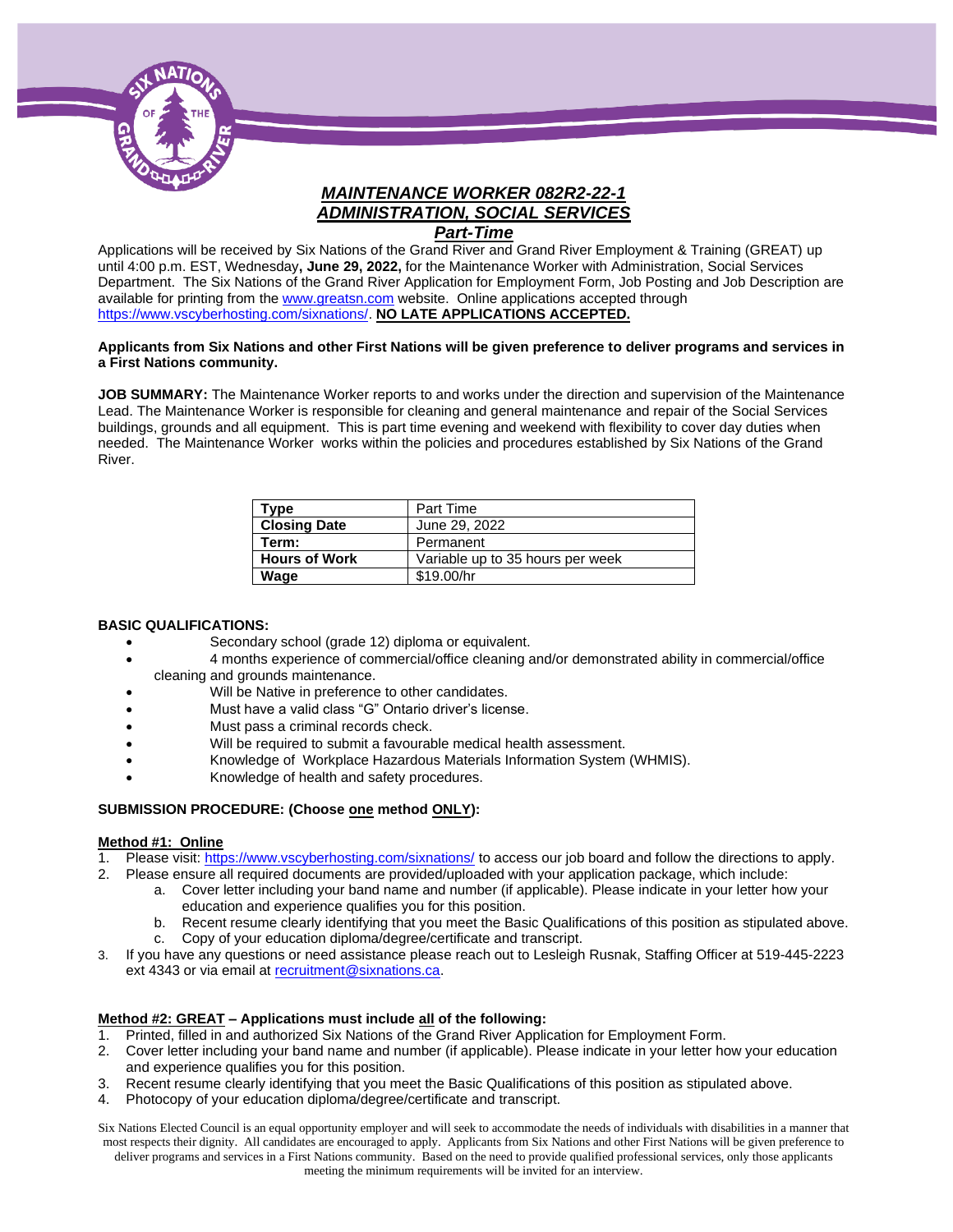5. Place all documents listed above in a sealed envelope and mail to or drop off at:

**Maintenance Worker – Part Time – 082R2-22-1**  c/o Reception Desk Grand River Employment & Training (GREAT) P.O. Box 69, 16 Sunrise Court Ohsweken, Ontario N0A 1M0

Six Nations Elected Council is an equal opportunity employer and will seek to accommodate the needs of individuals with disabilities in a manner that most respects their dignity. All candidates are encouraged to apply. Applicants from Six Nations and other First Nations will be given preference to deliver programs and services in a First Nations community. Based on the need to provide qualified professional services, only those applicants meeting the minimum requirements will be invited for an interview.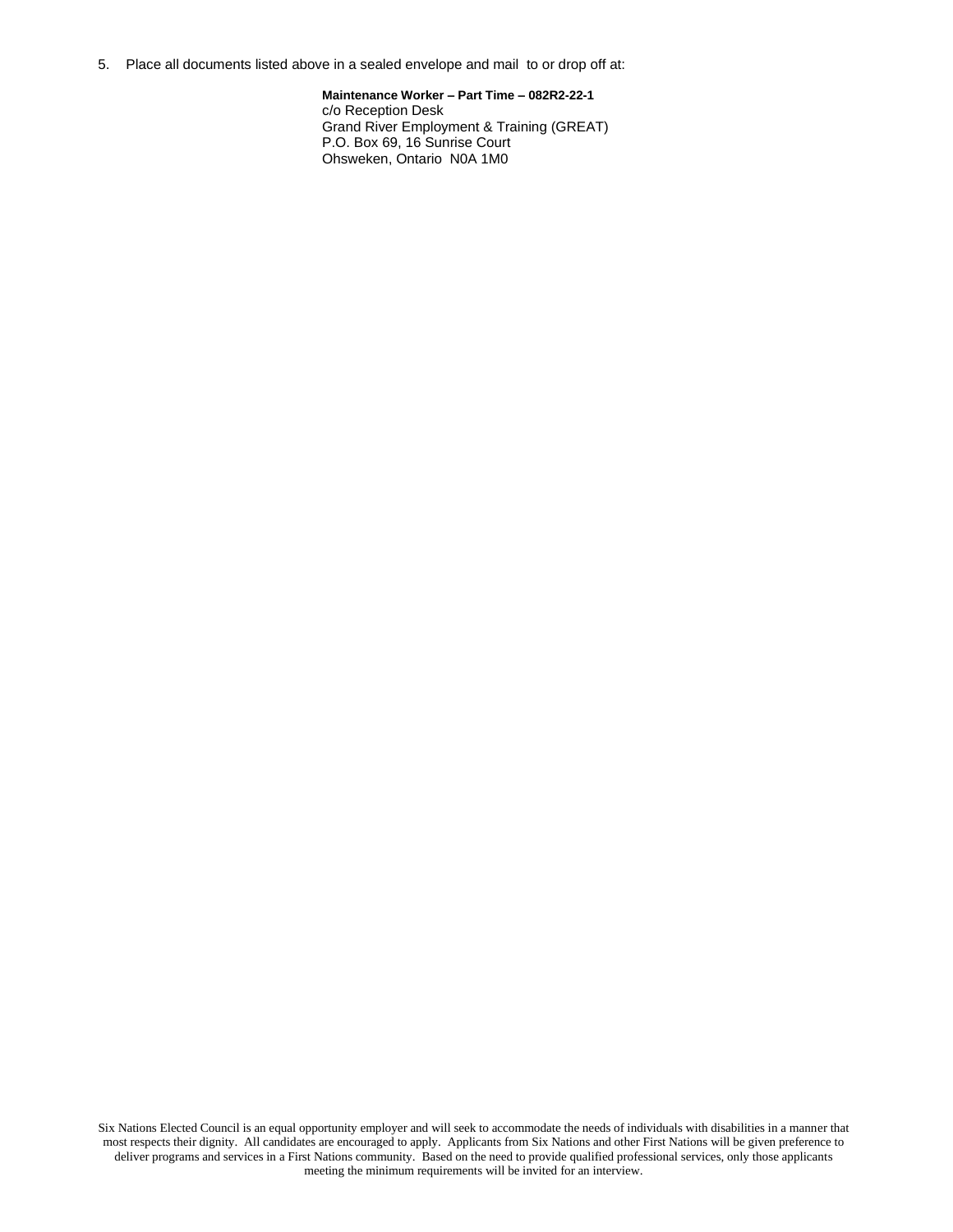#### **PART TIME MAINTENANCE WORKER(s) SOCIAL SERVICES ADMINISTRATION**

## **REPORTING RELATIONSHIP:**

Reports to and works under the direction of the Maintenance Lead Worker and /or designate.

# **PURPOSE AND SCOPE OF THE POSITION:**

The Maintenance Worker is responsible for cleaning and general maintenance and repair of the Social Services buildings, grounds and all equipment. This is part time evening and weekend with flexibility to cover day duties when needed. Variable hours up to 35 hours per week.

#### **DUTIES AND RESPONSIBILITIES:**

#### **1. TECHNICAL:**

- ➢ Follow a systematic preventative maintenance schedule for the Social Services building.
- ➢ Arm/Disarm security system, lock/unlock main entrances.
- ➢ Cleaning of building in accordance with needs on daily, weekly, monthly and seasonal/yearly duties.
- ➢ Grounds maintenance which includes but is not limited to, seasonal duties such as snow removal on sidewalks in the winter and grass cutting in the summer months.
- ➢ Make minor repairs to plumbing and electrical fixtures.
- ➢ Maintain any tools and equipment, etc. under his/her care and control.
- ➢ Maintain and comply with all warranties in effect regarding tools and equipment, etc. under his/her care and control.
- ➢ Open/close and tidy after rentals.

## **2. ADMINISTRATIVE:**

- ➢ Maintain an inventory of all equipment and cleaning supplies.
- ➢ Record and complete daily cleaning and disinfecting logs.
- ➢ Submit time sheets and/or travel claims.
- ➢ Record and maintain data information sheets as requested.

## **3. COMMUNICATIONS & LIAISON**

- ➢ Attend meetings/training as required or directed.
- ➢ Report and make recommendations for any repair work that is needed.
- ➢ Follow and report damage, cleaning supply needs to the daytime maintenance.

## **4. OTHER RELATED DUTIES:**

Any other related duties as assigned by Supervisor or designate and participation in the Six Nations Community Emergency Measures Plan.

## **WORKING CONDITIONS:**

- ➢ Work may involve lifting and moving of furnishings, supplies and equipment.
- ➢ Involves some travel, may have to use own vehicle to perform work related duties.
- $\triangleright$  Flexibility in work hours and primarily evenings and weekends;

Six Nations Elected Council is an equal opportunity employer and will seek to accommodate the needs of individuals with disabilities in a manner that most respects their dignity. All candidates are encouraged to apply. Applicants from Six Nations and other First Nations will be given preference to deliver programs and services in a First Nations community. Based on the need to provide qualified professional services, only those applicants meeting the minimum requirements will be invited for an interview.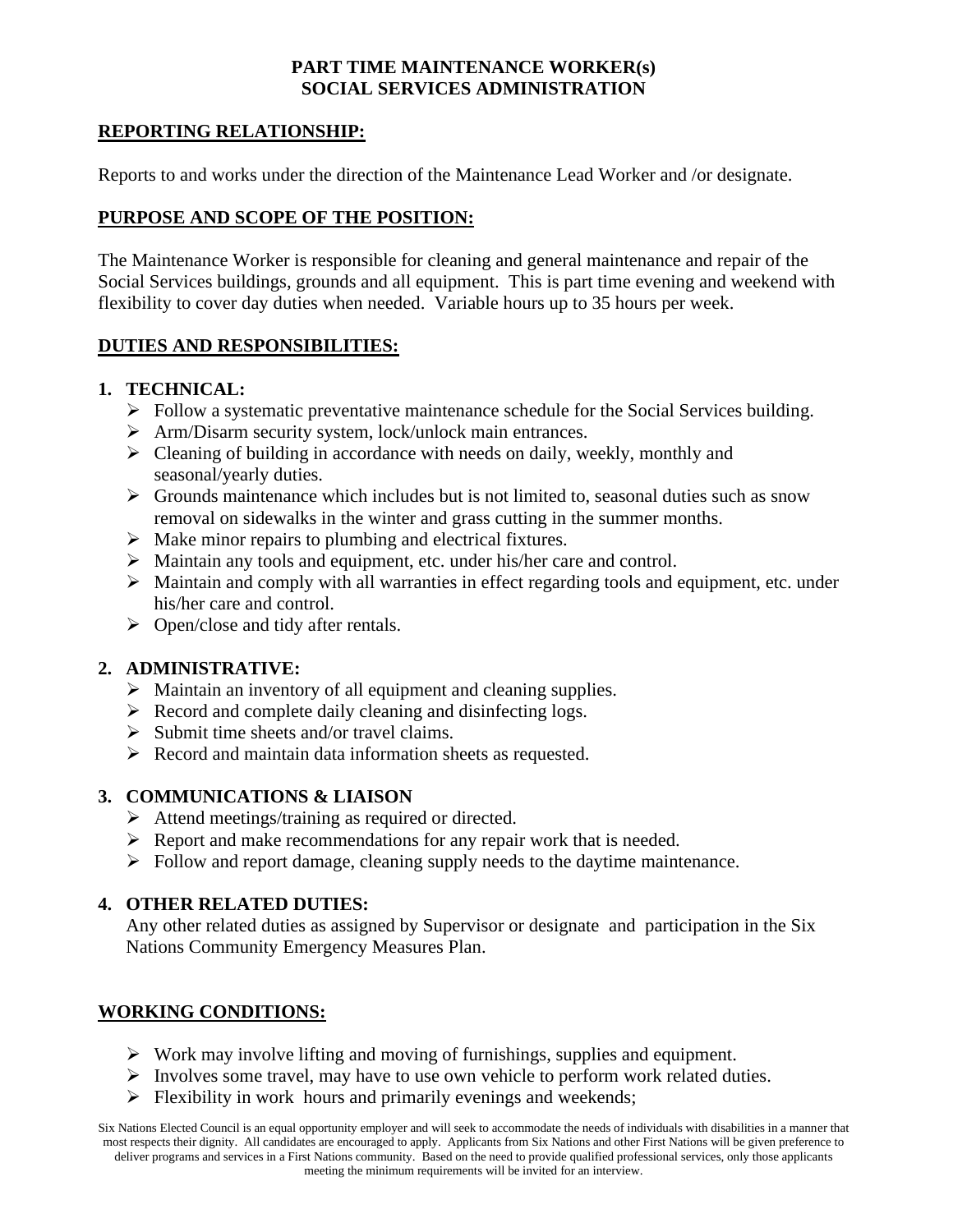- ➢ Patience and flexibility working around children in the work environment.
- ➢ Works in a climate-controlled environment except for daily outside work.
- $\triangleright$  Works alone at times and must demonstrate self- discipline and self- initiation

#### **WORKING RELATIONSHIPS:**

With the Maintenance Lead, Day Maintenance Worker and Social Services Administration

Receives direction and guidance. Discusses plans, priorities and interacts to ensure tasks are done efficiently and effectively; receives instruction and supervision.

Works cooperatively with staff/other agencies with courtesy, cooperation and teamwork.

Provides information and assistance. Works in a cooperative and courteous manner.

#### With the Community

Represents and promotes Six Nations Council, and Social Services in a courteous, cooperative and professional manner.

# **KNOWLEDGE AND SKILLS:**

Minimum Qualifications

- $\triangleright$  Secondary school (grade 12) diploma or equivalent.
- $\triangleright$  4 months experience of commercial/office cleaning and/or demonstrated ability in commercial/office cleaning and grounds maintenance.
- ➢ Will be Native in preference to other candidates.
- ➢ Must have a valid class "G" Ontario driver's license.
- $\triangleright$  Must pass a criminal records check.
- ➢ Will be required to submit a favourable medical health assessment.
- ➢ Knowledge of Workplace Hazardous Materials Information System (WHMIS).
- ➢ Knowledge of health and safety procedures.

#### Other Preferred Qualifications

➢ Good communication skills; verbal and written.

#### **IMPACT OF ERROR:**

Errors in judgment and in the conduct of duties could lead to loss of credibility, poor public relations, public confusion, serious impacts on clients and staff, and legal liability to self and to Six Nations Council.